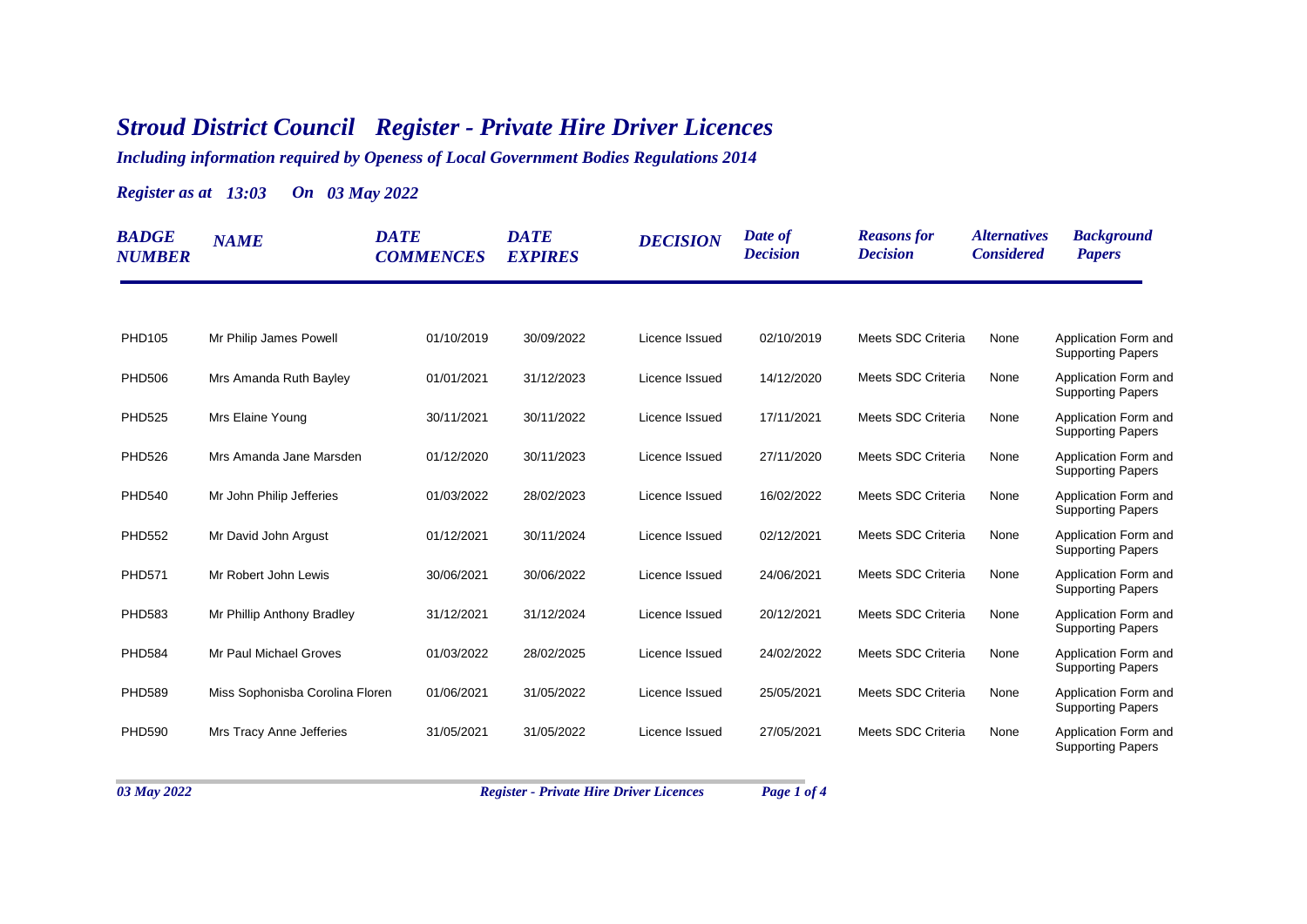| <b>BADGE</b><br><b>NUMBER</b> | <b>NAME</b>                  | <b>DATE</b><br><b>COMMENCES</b> | <b>DATE</b><br><b>EXPIRES</b> | <b>DECISION</b> | Date of<br><b>Decision</b> | <b>Reasons for</b><br><b>Decision</b> | <i><b>Alternatives</b></i><br><b>Considered</b> | <b>Background</b><br><b>Papers</b>               |
|-------------------------------|------------------------------|---------------------------------|-------------------------------|-----------------|----------------------------|---------------------------------------|-------------------------------------------------|--------------------------------------------------|
|                               |                              |                                 |                               |                 |                            |                                       |                                                 |                                                  |
| <b>PHD608</b>                 | Mr Timothy Wheeler           | 01/01/2020                      | 31/12/2022                    | Licence Issued  | 18/12/2019                 | Meets SDC Criteria                    | None                                            | Application Form and<br><b>Supporting Papers</b> |
| <b>PHD636</b>                 | Mr Mark Glassonbury          | 01/02/2022                      | 31/01/2023                    | Licence Issued  | 17/02/2022                 | Meets SDC Criteria                    | None                                            | Application Form and<br><b>Supporting Papers</b> |
| <b>PHD645</b>                 | Mrs Tara Louise Wheeler      | 01/04/2022                      | 31/03/2023                    | Licence Issued  | 24/03/2022                 | Meets SDC Criteria                    | None                                            | Application Form and<br><b>Supporting Papers</b> |
| <b>PHD650</b>                 | Mr Nigel Lawrence Dent       | 31/03/2022                      | 31/03/2023                    | Licence Issued  | 29/03/2022                 | Meets SDC Criteria                    | None                                            | Application Form and<br><b>Supporting Papers</b> |
| <b>PHD658</b>                 | Mr James Oliver Kelvin Boot  | 01/08/2019                      | 31/07/2022                    | Licence Issued  | 20/09/2019                 | Meets SDC Criteria                    | None                                            | Application Form and<br><b>Supporting Papers</b> |
| <b>PHD659</b>                 | Mr Christopher John Stokes   | 01/12/2021                      | 30/11/2022                    | Licence Issued  | 11/11/2021                 | Meets SDC Criteria                    | None                                            | Application Form and<br><b>Supporting Papers</b> |
| <b>PHD664</b>                 | Miss Orla Mary Kirwan        | 31/03/2022                      | 31/03/2023                    | Licence Issued  | 30/03/2022                 | Meets SDC Criteria                    | None                                            | Application Form and<br><b>Supporting Papers</b> |
| <b>PHD675</b>                 | Mr Christopher Alvin Allsopp | 31/01/2022                      | 31/01/2025                    | Licence Issued  | 31/01/2022                 | Meets SDC Criteria                    | None                                            | Application Form and<br><b>Supporting Papers</b> |
| <b>PHD676</b>                 | Mr Ian Douglas Henry         | 01/05/2020                      | 30/04/2023                    | Licence Issued  | 20/04/2020                 | Meets SDC Criteria                    | None                                            | Application Form and<br><b>Supporting Papers</b> |
| <b>PHD682</b>                 | Mrs Kathy Darbon             | 01/06/2019                      | 31/05/2022                    | Licence Issued  | 29/05/2019                 | Meets SDC Criteria                    | None                                            | Application Form and<br><b>Supporting Papers</b> |
| <b>PHD684</b>                 | Mr Douglas John H Dawe       | 01/06/2021                      | 31/05/2022                    | Licence Issued  | 26/05/2021                 | Meets SDC Criteria                    | None                                            | Application Form and<br><b>Supporting Papers</b> |
| <b>PHD692</b>                 | Mr David Norman Humber       | 01/11/2019                      | 31/10/2022                    | Licence Issued  | 22/01/2020                 | Meets SDC Criteria                    | None                                            | Application Form and<br><b>Supporting Papers</b> |
| <b>PHD697</b>                 | Mr Robin Clifford Baynham    | 01/04/2020                      | 31/03/2023                    | Licence Issued  | 08/04/2020                 | Meets SDC Criteria                    | None                                            | Application Form and<br><b>Supporting Papers</b> |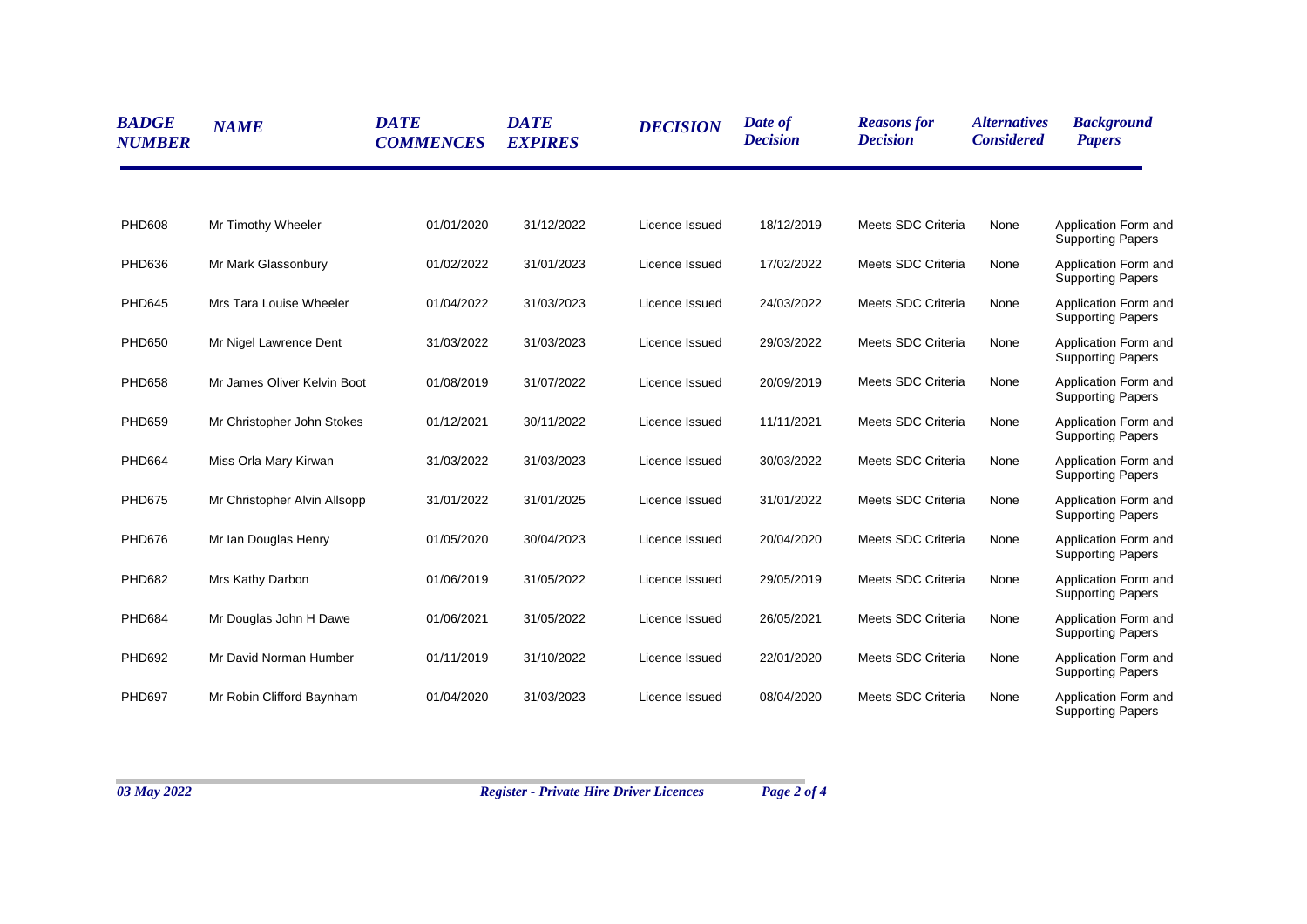| <b>BADGE</b><br><b>NUMBER</b> | <b>NAME</b>                | <b>DATE</b><br><b>COMMENCES</b> | <b>DATE</b><br><b>EXPIRES</b> | <b>DECISION</b> | Date of<br><b>Decision</b> | <b>Reasons for</b><br><b>Decision</b> | <i><b>Alternatives</b></i><br><b>Considered</b> | <b>Background</b><br><b>Papers</b>               |
|-------------------------------|----------------------------|---------------------------------|-------------------------------|-----------------|----------------------------|---------------------------------------|-------------------------------------------------|--------------------------------------------------|
|                               |                            |                                 |                               |                 |                            |                                       |                                                 |                                                  |
| PHD7                          | Mr Richard Bull            | 30/09/2021                      | 30/09/2022                    | Licence Issued  | 03/09/2021                 | Meets SDC Criteria                    | None                                            | Application Form and<br><b>Supporting Papers</b> |
| <b>PHD709</b>                 | Mr Simon Mark Dovaston     | 01/02/2022                      | 31/01/2025                    | Licence Issued  | 01/02/2022                 | Meets SDC Criteria                    | None                                            | Application Form and<br><b>Supporting Papers</b> |
| <b>PHD710</b>                 | Mr Iain Peter Neighbour    | 01/03/2020                      | 28/02/2023                    | Licence Issued  | 14/02/2020                 | Meets SDC Criteria                    | None                                            | Application Form and<br><b>Supporting Papers</b> |
| <b>PHD711</b>                 | Miss Clare Lousie Evans    | 30/04/2022                      | 30/04/2023                    | Licence Issued  | 27/04/2022                 | Meets SDC Criteria                    | None                                            | Application Form and<br><b>Supporting Papers</b> |
| <b>PHD713</b>                 | Mr Darren Martin Vaughan   | 01/05/2022                      | 30/04/2023                    | Licence Issued  | 29/04/2022                 | Meets SDC Criteria                    | None                                            | Application Form and<br><b>Supporting Papers</b> |
| <b>PHD715</b>                 | Mrs Petra Michnova         | 30/07/2019                      | 31/07/2022                    | Licence Issued  | 30/07/2019                 | Meets SDC Criteria                    | None                                            | Application Form and<br><b>Supporting Papers</b> |
| <b>PHD718</b>                 | Mr Alan Stewart Bainbridge | 10/09/2019                      | 31/08/2022                    | Licence Issued  | 12/09/2019                 | Meets SDC Criteria                    | None                                            | Application Form and<br><b>Supporting Papers</b> |
| <b>PHD722</b>                 | Mr Shane Keith Gardiner    | 01/10/2021                      | 30/09/2022                    | Licence Issued  | 29/09/2021                 | Meets SDC Criteria                    | None                                            | Application Form and<br><b>Supporting Papers</b> |
| <b>PHD724</b>                 | Mrs Jody Leigh Dyer        | 01/11/2021                      | 31/10/2022                    | Licence Issued  | 21/10/2021                 | Meets SDC Criteria                    | None                                            | Application Form and<br><b>Supporting Papers</b> |
| <b>PHD725</b>                 | Mrs Sharon Ireland         | 20/07/2021                      | 31/07/2024                    | Licence Issued  | 20/07/2021                 | Meets SDC Criteria                    | None                                            | Application Form and<br><b>Supporting Papers</b> |
| <b>PHD726</b>                 | Mr Abdulkadir Cetin        | 18/03/2022                      | 31/03/2025                    | Licence Issued  | 18/03/2022                 | Meets SDC Criteria                    | None                                            | Application Form and<br><b>Supporting Papers</b> |
| <b>PHD727</b>                 | Mr Craig Buckland          | 26/10/2021                      | 31/10/2022                    | Licence Issued  | 26/10/2021                 | Meets SDC Criteria                    | None                                            | Application Form and<br><b>Supporting Papers</b> |
| <b>PHD728</b>                 | Mr Michael Andrew McDonald | 09/11/2021                      | 31/10/2024                    | Licence Issued  | 09/11/2021                 | Meets SDC Criteria                    | None                                            | Application Form and<br><b>Supporting Papers</b> |